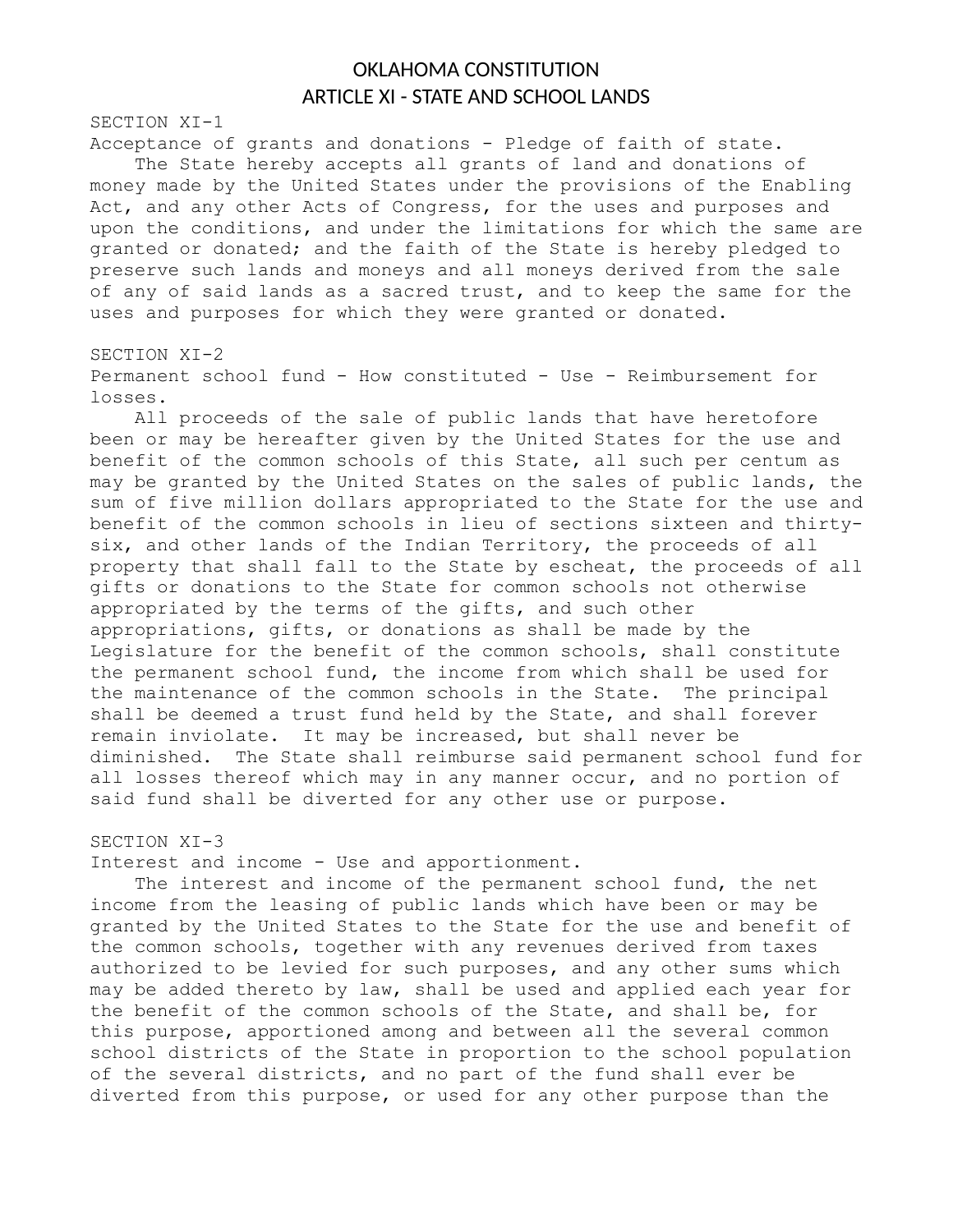support and maintenance of common schools for the equal benefit of all the people of the State.

### SECTION XI-4

Sale of lands for charitable, penal, educational and public purposes. All public lands set apart to the State by Congress for

charitable, penal, educational, and public building purposes, and all lands taken in lieu thereof, may be sold by the State, under such rules and regulations as the Legislature may prescribe, in conformity with the regulations of the Enabling Act.

#### SECTION XI-5

University and college lands - Control of institutions - Diversion of funds.

Section thirteen in every portion of the State, which has been granted to the State, shall be preserved for the use and benefit of the University of Oklahoma and the University Preparatory School, one-third; of the normal schools now established, or hereafter to be established, one-third; and of the Agricultural and Mechanical College and Colored Agricultural and Normal University, one-third. The said lands or the proceeds thereof as above apportioned to be divided between the institutions as the Legislature may prescribe: Provided, That the said lands so reserved, or the proceeds of the sale thereof, or of any indemnity lands granted in lieu of section thirteen shall be safely kept or invested and preserved by the State as a trust, which shall never be diminished, but may be added to, and the income thereof, interest, rentals, or otherwise, only shall be used exclusively for the benefit of said educational institutions. Such educational institutions shall remain under the exclusive control of the State and no part of the proceeds arising from the sale or disposal of any lands granted for educational purposes, or the income or rentals thereof, shall be used for the support of any religious or sectarian school, college, or university, and no portion of the funds arising from the sale of sections thirteen or any indemnity lands selected in lieu thereof, either principal or interest, shall ever be diverted, either temporarily or permanently, from the purpose for which said lands were granted to the State.

## SECTION XI-6

Investment of permanent common school and other educational funds. A. The permanent common school and other educational funds may be invested in first mortgages upon good and improved farm lands within the state (and in no case shall more than fifty per centum (50%) of the reasonable valuation of the lands without improvements be loaned on any tract) and any other investments as authorized by law.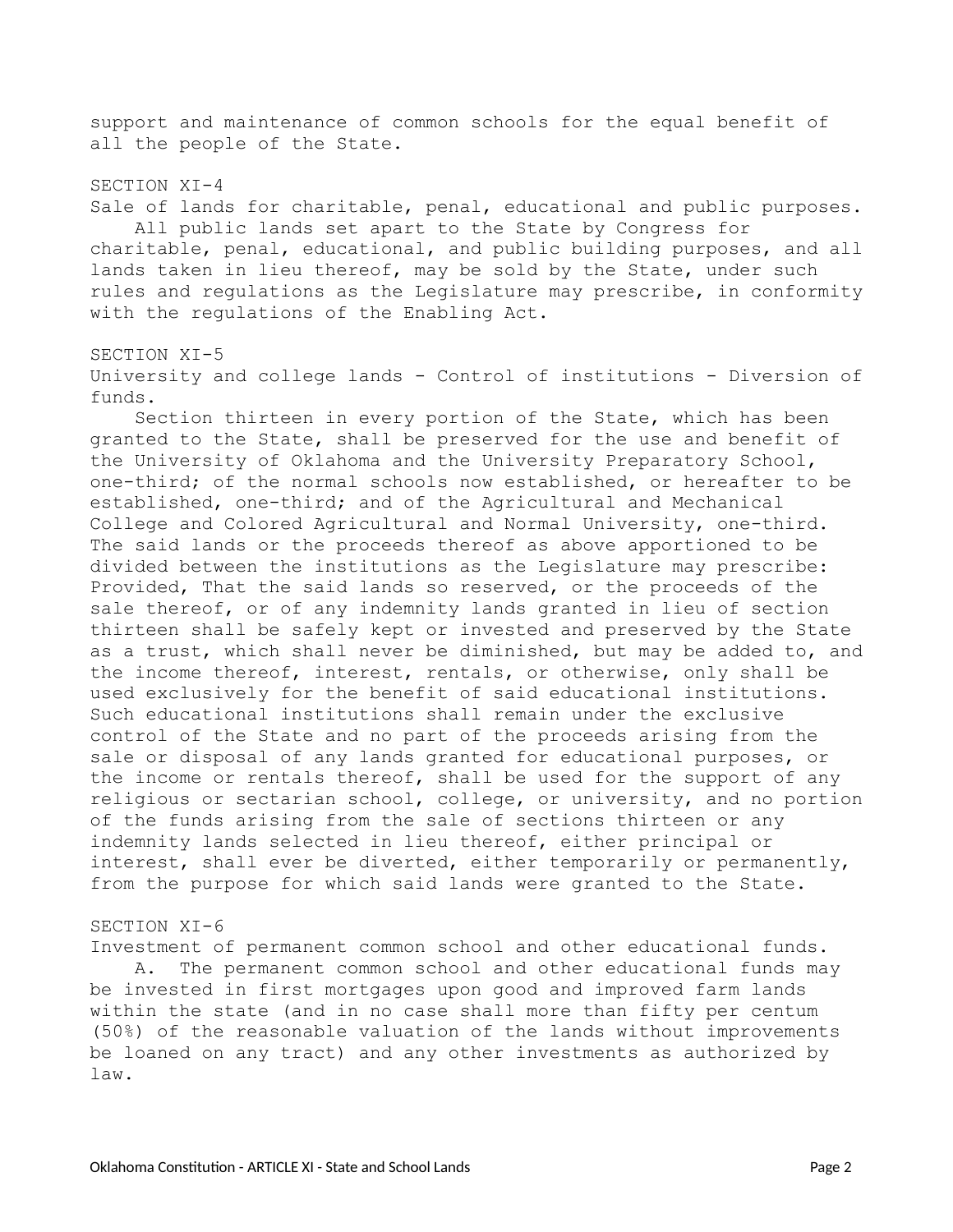B. The Commissioners of the Land Office shall be responsible for the investment of the permanent common school and other educational funds, and public building funds solely in the best interests of the beneficiaries and:

1. For the exclusive purpose of providing maximum benefits to current and future beneficiaries, and defraying reasonable expenses of administering the trust funds;

2. With the care, skill, prudence, and diligence under the circumstances then prevailing that a prudent person acting in a like enterprise of a like character and like aim would use;

3. By diversifying the investments of the trust funds so as to minimize the risk of large losses; and

4. In accordance with the law, documents and instruments governing the administration and investment of the permanent common school and other educational funds and public building funds.

C. The Legislature shall provide by law conditions upon which the permanent common school fund, other educational funds and public building funds may be loaned or invested and shall do all things necessary for the safety of the funds and permanency of the investment.

Amended by State Question No. 362, Legislative Referendum No. 108, adopted at primary election held on July 6, 1954; State Question No. 442, Legislative Referendum No. 158, adopted at election held on Aug. 27, 1968; State Question No. 481, Legislative Referendum No. 187, adopted at election held on Dec. 7, 1971; State Question No. 599, Legislative Referendum No. 261, adopted at election held on Aug. 26, 1986; State Question No. 665, Legislative Referendum No. 299, adopted at election held on Nov. 8, 1994.

## SECTION XI-7

Grants of commercial and agricultural leases in trust property. The Commissioners of the Land Office are authorized to grant

commercial leases and agricultural leases in trust property.

Commercial leases shall not exceed fifty-five (55) years. The granting of any commercial lease in excess of three (3) years shall be by public bidding at not less than fair market value. All commercial leases shall provide for fair market value throughout the term of the lease.

Agricultural leases of trust property shall be limited to a maximum of five (5) years and shall be by public bidding at not less than fair market value.

The granting of any interest in trust property at less than fair market value or not in compliance with this section is void.

Any permanent improvement made on commercial trust property from and after the passage of this amendment shall revert to the trust at the end of the lease.